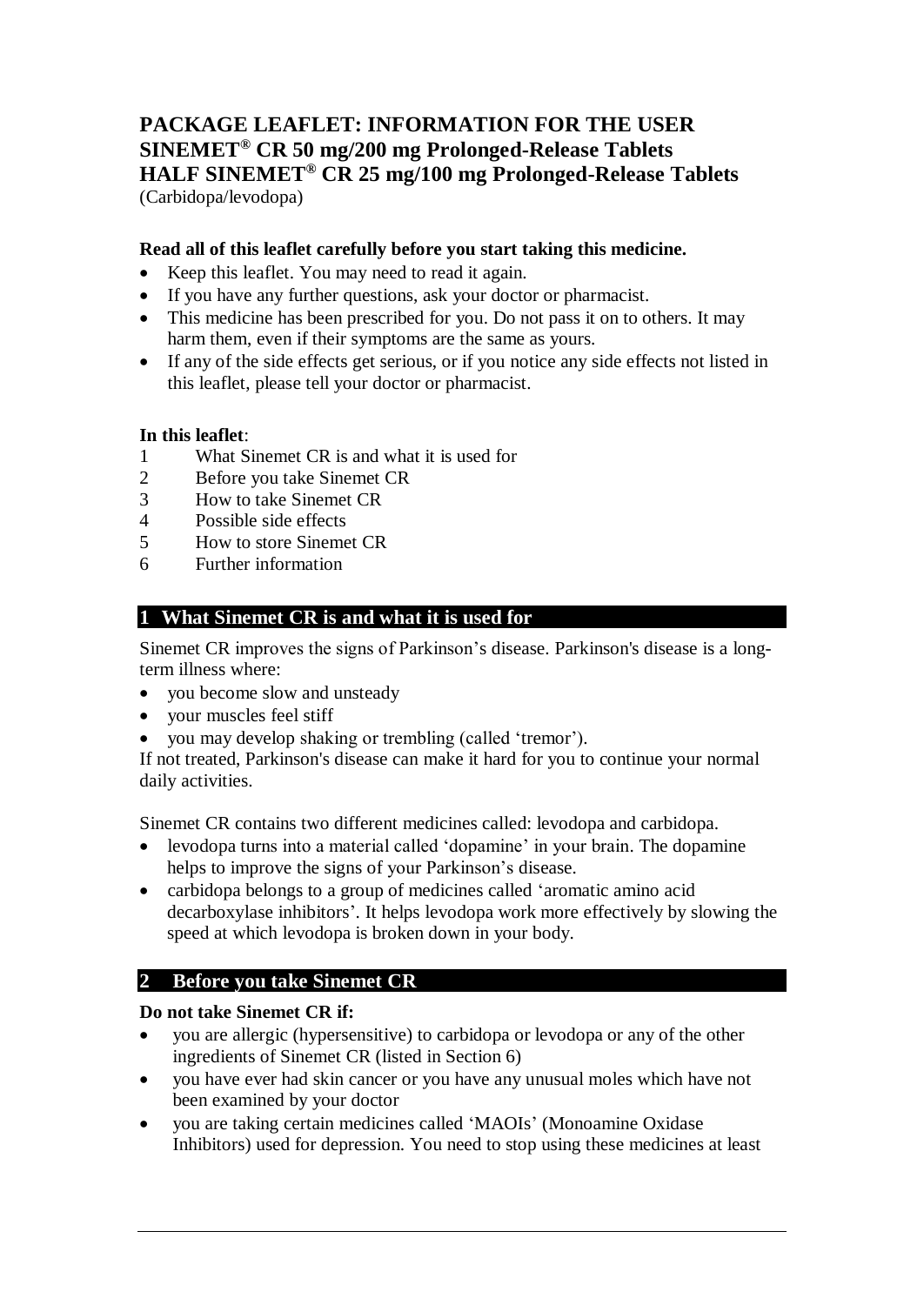two weeks before you start Sinemet CR (see also under '**Taking other medicines**' below)

- you have a condition called 'narrow-angle glaucoma' that may cause a sudden build up of pressure in the eye
- you have a severe mental disorder
- you are pregnant, might become pregnant, or are breast-feeding.

Do not take Sinemet CR if any of the above apply to you. If you are not sure, talk to your doctor or pharmacist before taking Sinemet CR.

#### **Take special care with Sinemet CR**

Check with your doctor or pharmacist before taking your medicine if:

- you have a history of fits (convulsions)
- you have had an ulcer in your gut (called 'duodenal' or 'peptic ulcer') or have vomited blood
- you have had a heart attack, heart beat problems, circulation or breathing problems
- vou have had kidney, liver or hormonal problems
- you have had depression or other mental problems
- you have a condition called 'chronic wide-angle glaucoma' that may cause a build up of pressure in the eye. You will need to have regular checks on the pressure in your eye
- you sometimes have sudden sleep attacks or sometimes feel very sleepy
- you are due to have surgery.

If you are not sure if any of the above apply to you, talk to your doctor or pharmacist before taking Sinemet CR.

Tell your doctor if you or your family/carer notices you are developing addiction-like symptoms leading to craving for large doses of Sinemet CR and other medicines used to treat Parkinson's disease.

Tell your doctor if you or your family/carer notices you are developing urges or cravings to behave in ways that are unusual for you or you cannot resist the impulse, drive or temptation to carry out certain activities that could harm yourself or others. These behaviours are called impulse control disorders and can include addictive gambling, excessive eating or spending, an abnormally high sex drive or an increase in sexual thoughts or feelings. Your doctor may need to review your treatments.

#### **Taking other medicines**

Please tell your doctor or pharmacist if you are taking or have recently taken any other medicines, including medicines obtained without a prescription. This includes herbal medicines. This is because Sinemet CR can affect the way some other medicines work. Also some other medicines can affect the way Sinemet CR works.

In particular tell your doctor or pharmacist if you are taking any of the following medicines:

- Medicines for Parkinson's disease containing levodopa:
	- If they are 'slow release', you will need to wait 24 hours after your last dose before starting Sinemet CR.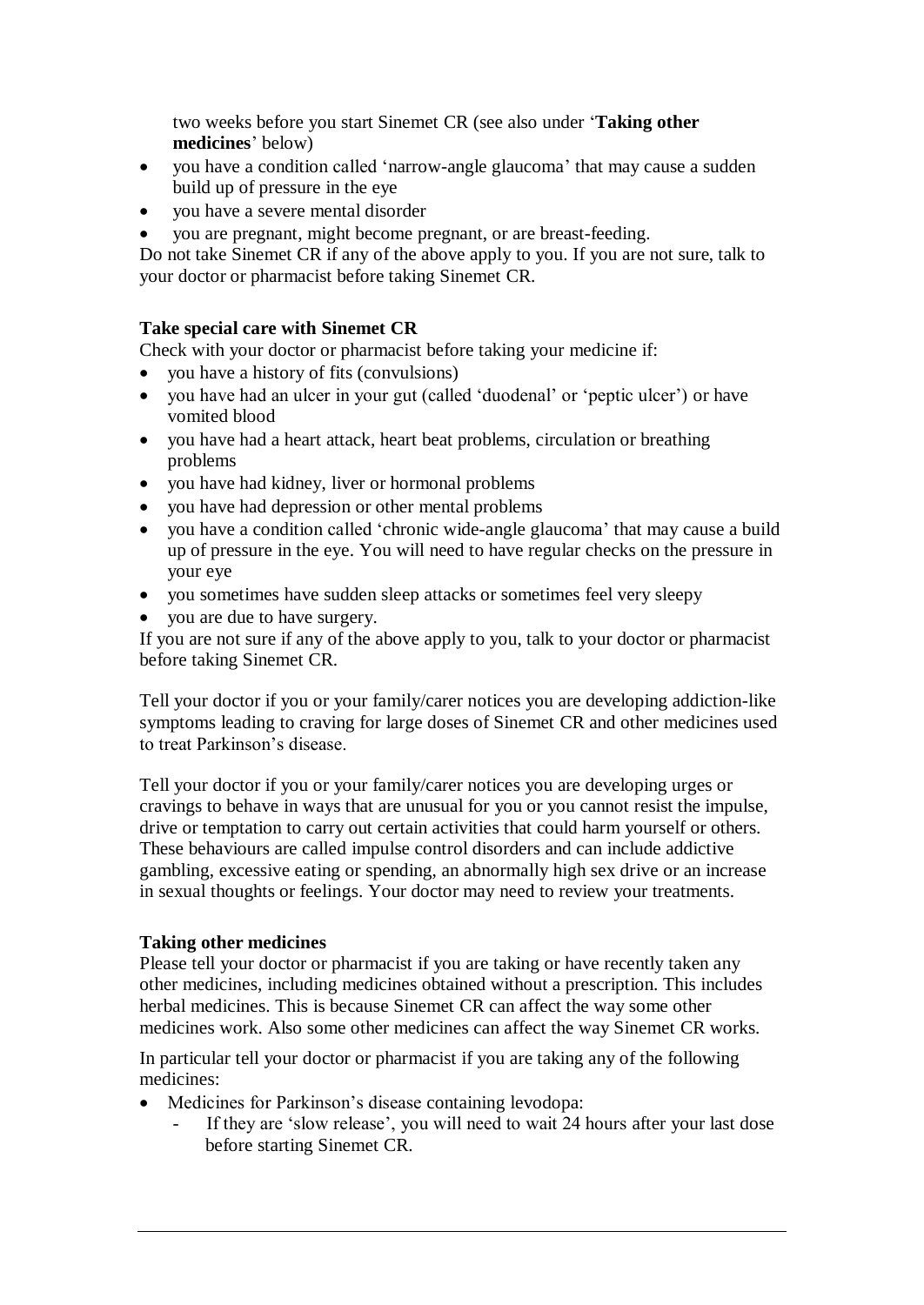If they are 'normal release', you will need to wait 12 hours after your last dose before starting Sinemet CR.

Tell the doctor or pharmacist even if you have only taken them in the past. Medicines for Parkinson's disease which do not contain levodopa will usually be continued. However, your dose may be changed.

- Medicines for mental problems (including depression), tuberculosis (TB), high blood pressure, muscle spasms, epilepsy or other diseases related to involuntary movements. Your dose may need to be changed.
- Medicines to treat low iron. Your dose may need to be changed.
- Medicines called 'MAOIs' (see also '**Do not take Sinemet CR if'**).
- Anticholinergic medicines (such as orphenadrine, trihexyphenidyl, benzatropine and procyclidine). Your dose may need to be changed.
- Phenytoin which is used to treat fits (convulsions).
- Papaverine which is used to treat impotence in men.

If you are not sure if any of the above apply to you, talk to your doctor or pharmacist before taking this medicine. Your doctor or pharmacist has a more complete list of medicines to avoid while taking Sinemet CR.

# **Tests while you are taking Sinemet CR**

This medication can affect some laboratory tests that your doctor may perform on blood or urine samples. Please remind your doctor if you are taking Sinemet CR and are having any tests.

### **Taking Sinemet CR with food and drink**

Try to avoid taking your tablets with a heavy meal. If your diet contains too much protein (meat, eggs, milk, cheese) Sinemet CR may not work as well as it should.

#### **Pregnancy and breast-feeding**

Do not take Sinemet CR if you are pregnant, might become pregnant or are breastfeeding. Levodopa, one of the substances in Sinemet CR, is passed into human milk. Ask your doctor or pharmacist for advice before taking any medicine, if you are pregnant or breast-feeding.

#### **Driving and using machines**

- Sinemet CR affects different people in different ways. Some people have side effects which affect their ability to drive or use tools or machines (see Section 4 Possible side effects). Do not drive or use tools or machines if you get these effects.
- Sinemet CR can also make you sleepy or cause 'sudden sleep attacks'. If this happens to you, you must not drive or use tools or machines. Your doctor will tell you if you can start driving again if these attacks stop.

# **3 How to take Sinemet CR**

Always take Sinemet CR exactly as your doctor has told you. You should check with your doctor or pharmacist if you are not sure.

#### **Taking this medicine**

 Take this medicine by mouth. You must swallow your tablets whole. Do not break, crush or chew the tablets.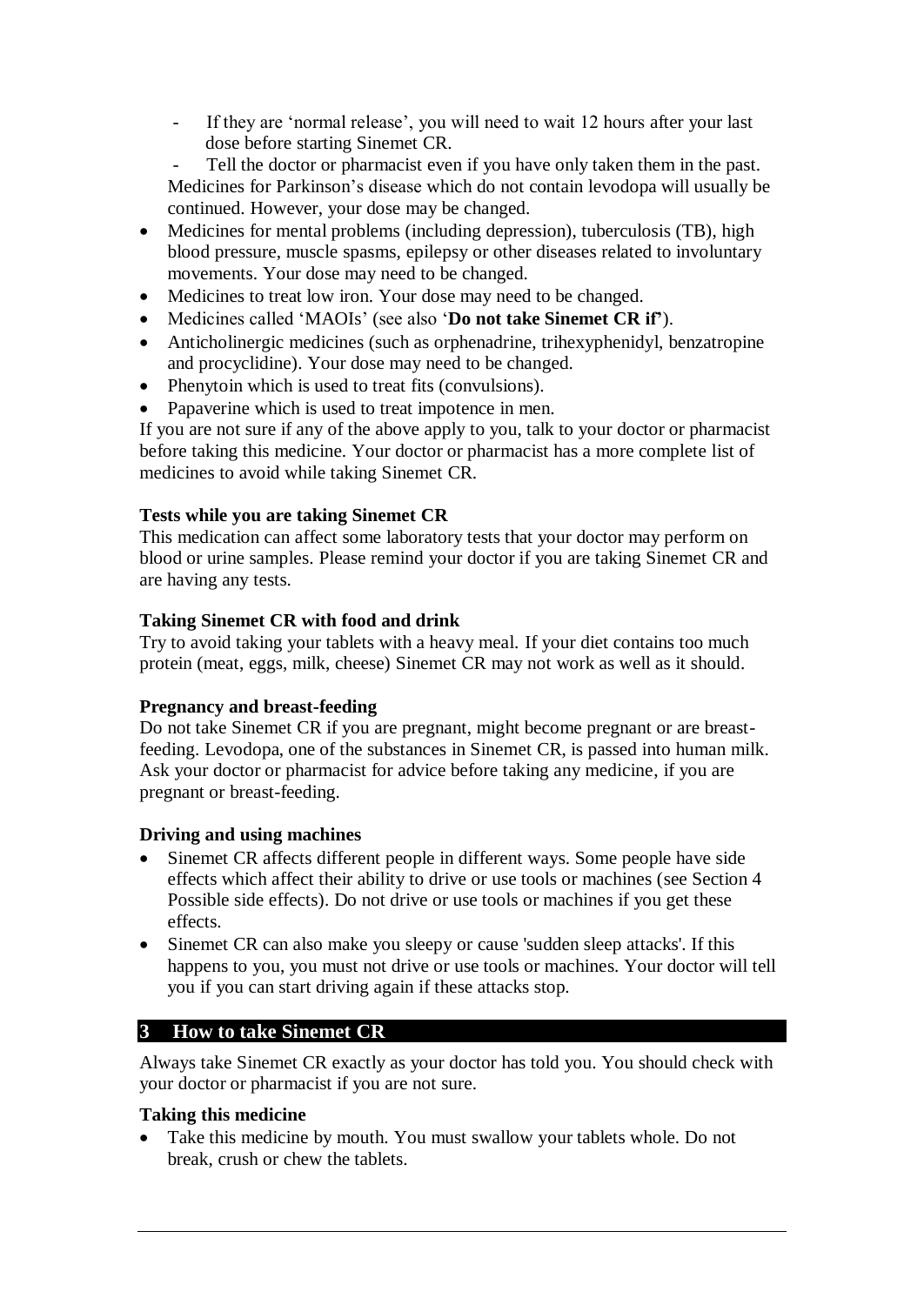- Although your medicine can have an effect after one day, it may take up to seven days to work.
- Take them at regular time intervals according to your doctor's instructions.
- Do not change the times at which you take your tablets or take any other medicines for Parkinson's disease without first consulting your doctor. You should not take Sinemet CR or Half Sinemet CR tablets at intervals of less than 4 hours apart.
- Try to avoid taking your tablets with a heavy meal.

### **If you have not had levodopa before**

The usual starting dose for Sinemet CR is one tablet twice a day.

### **If you have had levodopa before**

 your doctor will ask you to stop taking your medicine for Parkinson's disease for 8 hours before you start taking Sinemet CR.

The usual starting dose for Sinemet CR is one tablet twice a day. Your doctor may ask you to take Half Sinemet CR to help in determining the correct dose.

A combination of more than one Sinemet or Sinemet CR product may be prescribed by your doctor. If you have been given different Sinemet or Sinemet CR tablets to take make sure that you are taking the correct one at the right time. Remember: Half Sinemet CR is a lower dose tablet than Sinemet CR.

### **Children under 18 years of age**

Sinemet CR is not suitable for children under the age of 18 years.

# **If you take more Sinemet CR than you should**

If you take too many tablets see your doctor immediately.

#### **If you forget to take Sinemet CR**

Do not take a double dose to make up for a forgotten dose.

#### **If you stop taking Sinemet CR**

Do not stop taking Sinemet CR or change your dose without talking to your doctor first. When you stop taking Sinemet CR the following can occur: stiff muscles, high temperature (fever) and mental changes.

If you have any further questions on the use of this product, ask your doctor or pharmacist.

# **4 Possible side effects**

Like all medicines, Sinemet CR can cause side effects, although not everybody gets them.

#### **Stop taking Sinemet CR and see your doctor straight away, if you notice any of the following side effects:**

- allergic reaction, the signs may include hives (nettle rash), itching, rash, swelling of your face, lips, tongue or throat. This may cause difficulty in breathing or swallowing
- $\bullet$  chest pain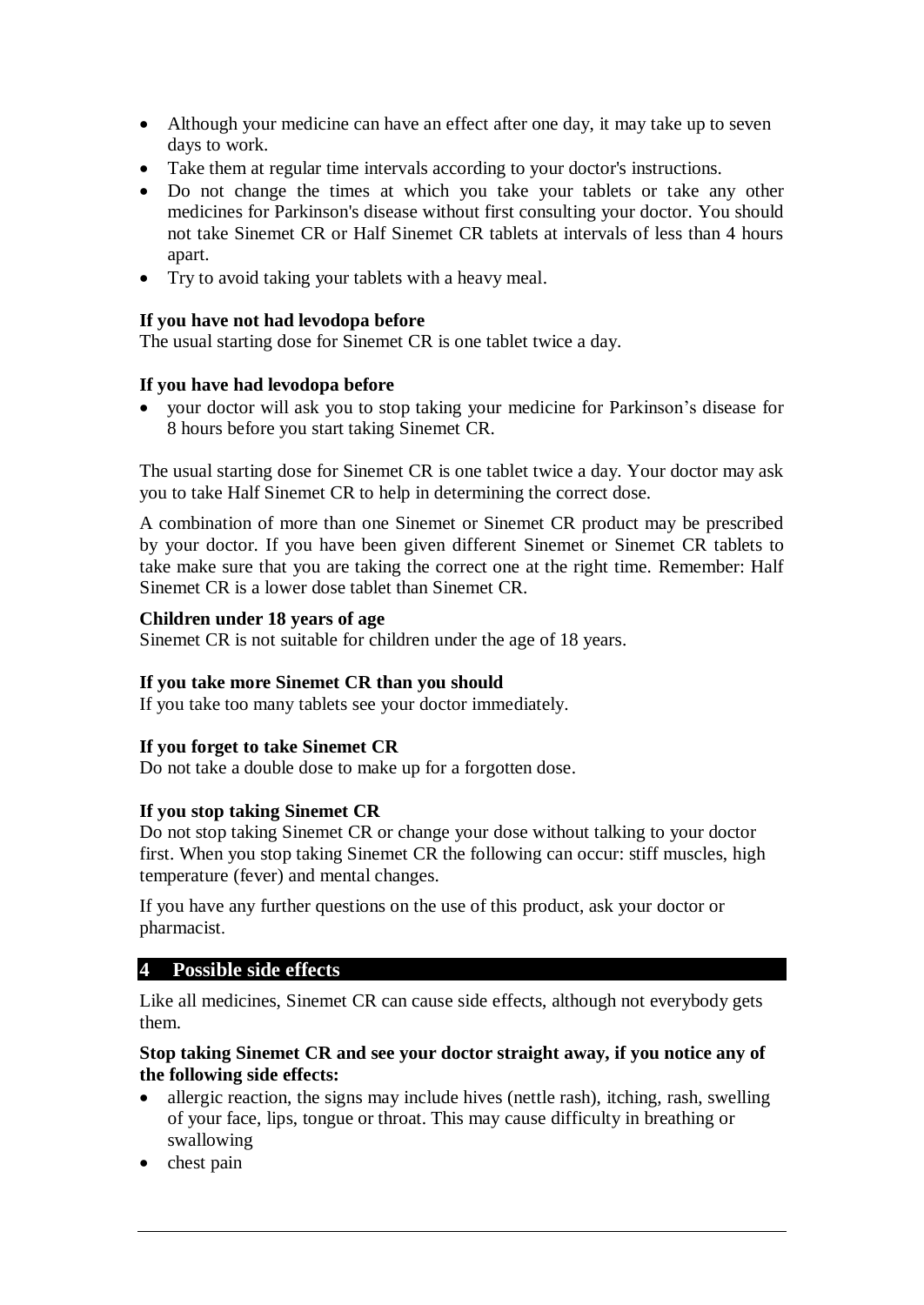- uneven (irregular) heart beat or palpitations
- dizziness on standing-up quickly
- bleeding from your gut which may be seen as blood in your faeces or darkened faeces (gastro-intestinal bleeding)
- blood problems, the signs may include pale skin (pallor), tiredness, fever, sore throat or mild bruising and prolonged bleeding after injury
- stiff muscles, high fever
- mental changes including delusions, hallucinations and depression
- fits (convulsions).

# **The most common side effects are**

- abnormal movements such as twitching or spasms (which may or may not be like your Parkinson's symptoms)
- nausea.

# **Other side effects include**

- fainting, anorexia, high blood pressure
- inflammation of the veins, being sick (vomiting), diarrhoea, discoloration of urine, sweat or saliva
- on-off phenomenon, characteristic of some people with long-standing Parkinson's disease. This is when you can have unpredictable changes from being mobile - "on" - to a sudden inability to move - "off". "Off" to "on" can occur just as suddenly
- dizziness; sleepiness (including excessive drowsiness or sudden sleep onset episodes), pins and needles
- dream abnormalities, confusion, feeling agitated, shortness of breath, hair loss.

# **You may experience the following side effects:**

- Craving for large doses of Sinemet CR in excess of that required to control motor symptoms, known as dopamine dysregulation syndrome. Some patients experience severe abnormal involuntary movements (dyskinesias), mood swings or other side effects after taking large doses of Sinemet CR.
- inability to resist the impulse to perform an action that could be harmful, which may include:
	- o strong impulse to gamble excessively despite serious personal or family consequences
	- o altered or increased sexual interest and behaviour of significant concern to you or to others, for example, an increased sexual drive
	- o uncontrollable excessive shopping or spending
	- o binge eating (eating large amounts of food in a short time period) or compulsive eating (eating more food than normal and more than is needed to satisfy your hunger)

### **Tell your doctor if you experience any of these behaviours; he/she will discuss ways of managing or reducing the symptoms.**

**Side effects that have been reported with medicines containing levodopa.** These may be experienced when taking Sinemet CR.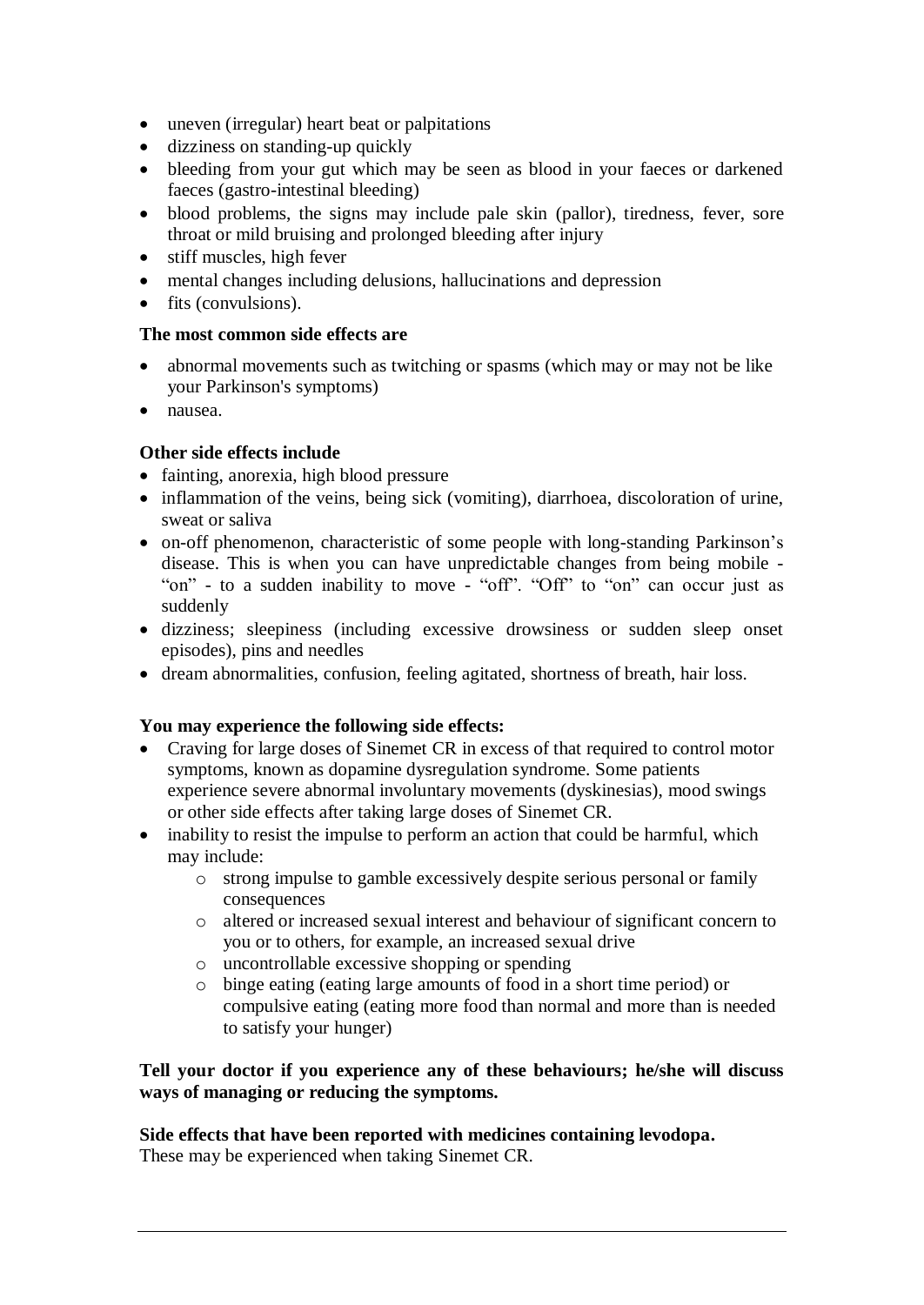# *Nervous system:*

- loss of control over the voluntary movements of everyday life
- numbness, increased hand tremor, muscle twitching, muscle cramp, irregular movement of jaw muscles resulting in difficulty opening the mouth
- difficulty sleeping, feeling anxious or high, falling over and abnormal walking patterns
- headache

### *Eyes:*

- drooping eyelid and dilated pupil
- changes in vision, irregular movement of the eye

### *Digestive system:*

- indigestion, dry mouth, bitter taste
- swelling of the salivary glands, difficulty swallowing, grinding of the teeth
- hiccups, abdominal pain and distress, constipation, wind
- burning sensation of the tongue

#### *Sexual:*

persistent abnormal erection of the penis

#### *Urinary:*

difficulty passing urine or incontinence (inability to control urine flow)

#### *Skin:*

 changed patches of pigmented skin, including, irritated or irregular moles, or moles in which you have noticed changes (melanoma)

#### *General:*

- weight gain or loss, swelling in the limbs
- flushing, hot flushes, increased sweating
- feeling weak, faint or tired
- hoarseness, general feeling of being unwell
- increased energy or activity, unusual breathing pattern

If any symptoms persist or you experience any other side effects please tell your doctor or pharmacist. It will help if you make a note of what you experienced, when it started and how long it lasted.

# **Reporting of side effects**

If you get any side effects, talk to your doctor, pharmacist or nurse. This includes any possible side effects not listed in this leaflet. You can also report side effects directly via HPRA Pharmacovigilance, Website: [www.hpra.ie.](http://www.hpra.ie/) By reporting side effects you can help provide more information on the safety of this medicine.

# **5 How to store Sinemet CR**

- Keep out of the sight and reach of children
- $\bullet$  Do not store above 30°C. Store in the original package in order to protect from light.